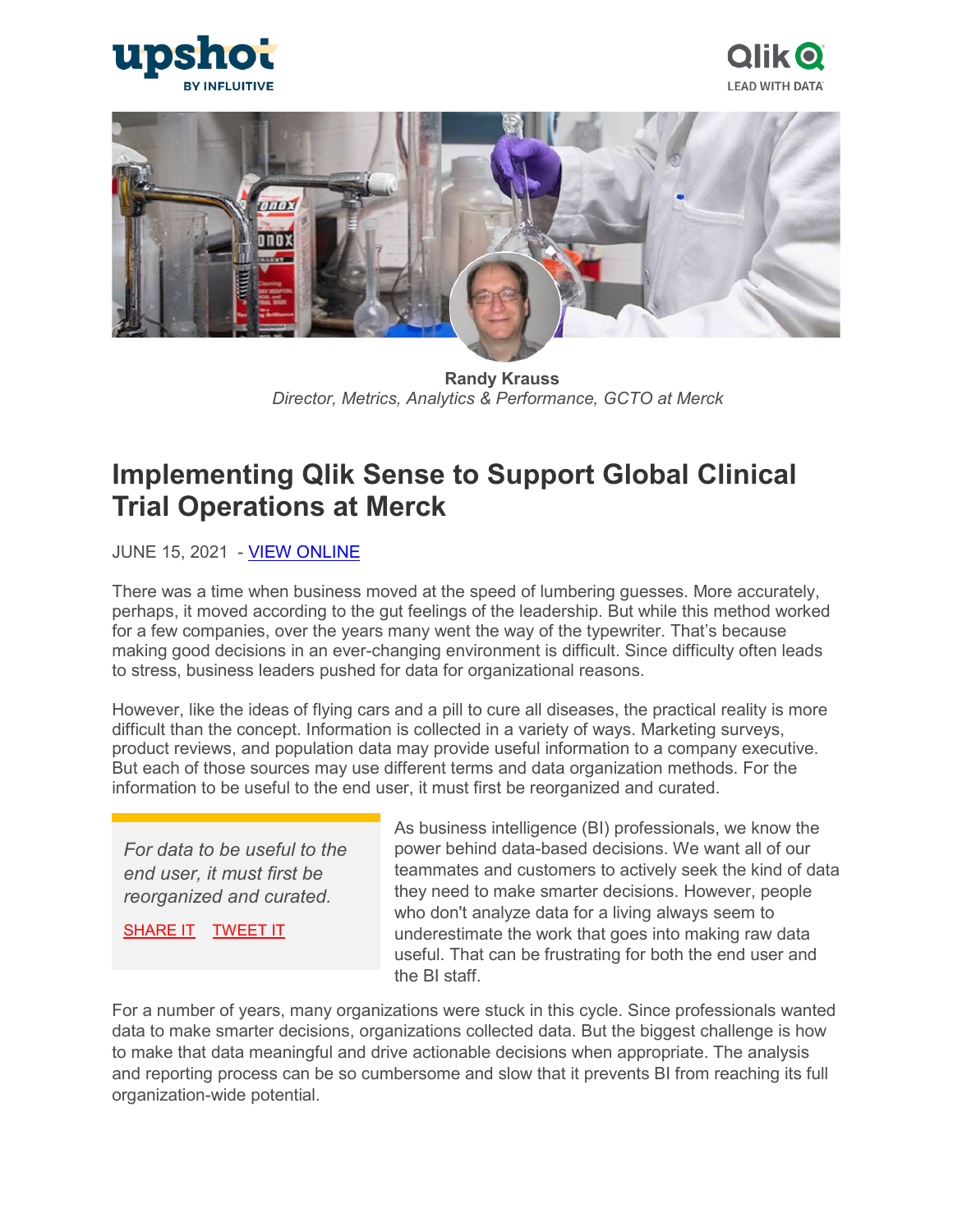



### **A Leader in Improving Lives**

As many of you know, [Merck](https://www.merck.com/index.html) is one of the largest pharmaceutical companies in the world. Our organization's history can be traced back to 1668 with the purchase of a drug store by the Merck family. Since then, the company has evolved into an international industry leader.

Merck is dedicated to innovative medicines, vaccines, and animal health products. We lead a research-intensive effort to develop cutting-edge solutions to human problems. This vision of saving and improving lives through research brings Merck directly in line with the power of datadriven decision making. That is where I come into the picture.

I lead a team called Metrics, Analytics, and Performance (MAP) within the Global Clinical Trial Operations (GCTO) group at Merck. My educational background includes a Ph.D. in microbiology, and I have two decades of experience in pharma and biotech. My responsibilities at Merck include bench-marking, performance analytics, and reporting across the GCTO group. Since clinical trials are a huge part of pharmacological product development, the metrics and KPI processes are vital to our success.

## **Our Guiding Principles**

The GTCO unit is charged with overseeing and conducting all operations around clinical studies. We make sure that everything happens on time, to plan, and within performance goals. Our clinical studies are often global, vary in size, and cover many therapeutic areas and indications. These studies are, of course, performed against the backdrop of unmet medical need.

We never commit significant resources to develop products without a demand. That means we need to get our medicines to the patient as quickly as possible. That reality is especially pertinent now that the entire world is working to tackle COVID-19. In an average year, we oversee 260 late-stage clinical development studies, 130 joint venture studies, 12,000 active site hospitals, and more than 39,000 patients.

Once the study information has arrived, the database is "locked" to maintain integrity, and the data is analyzed, documented and submitted to regulatory agencies. The sheer range and size of studies—complemented with the regulatory oversight—create a huge challenge. We have to receive a wide variety of data in a timely and efficient manner.

### **Delivering Data**

Our challenge has never been about not having enough data. The problem was that we had too many dashboards and reports for that data. Users would regularly raise a business question but have no idea which dashboard provided the best answer.

It wasn't just a problem of searching for the right data source. We saw a lot of variation in how people viewed the data. Many of the dashboards used different metrics and definitions, and our goal was to avoid ambiguity in those definitions and duplication in terms of individual efforts.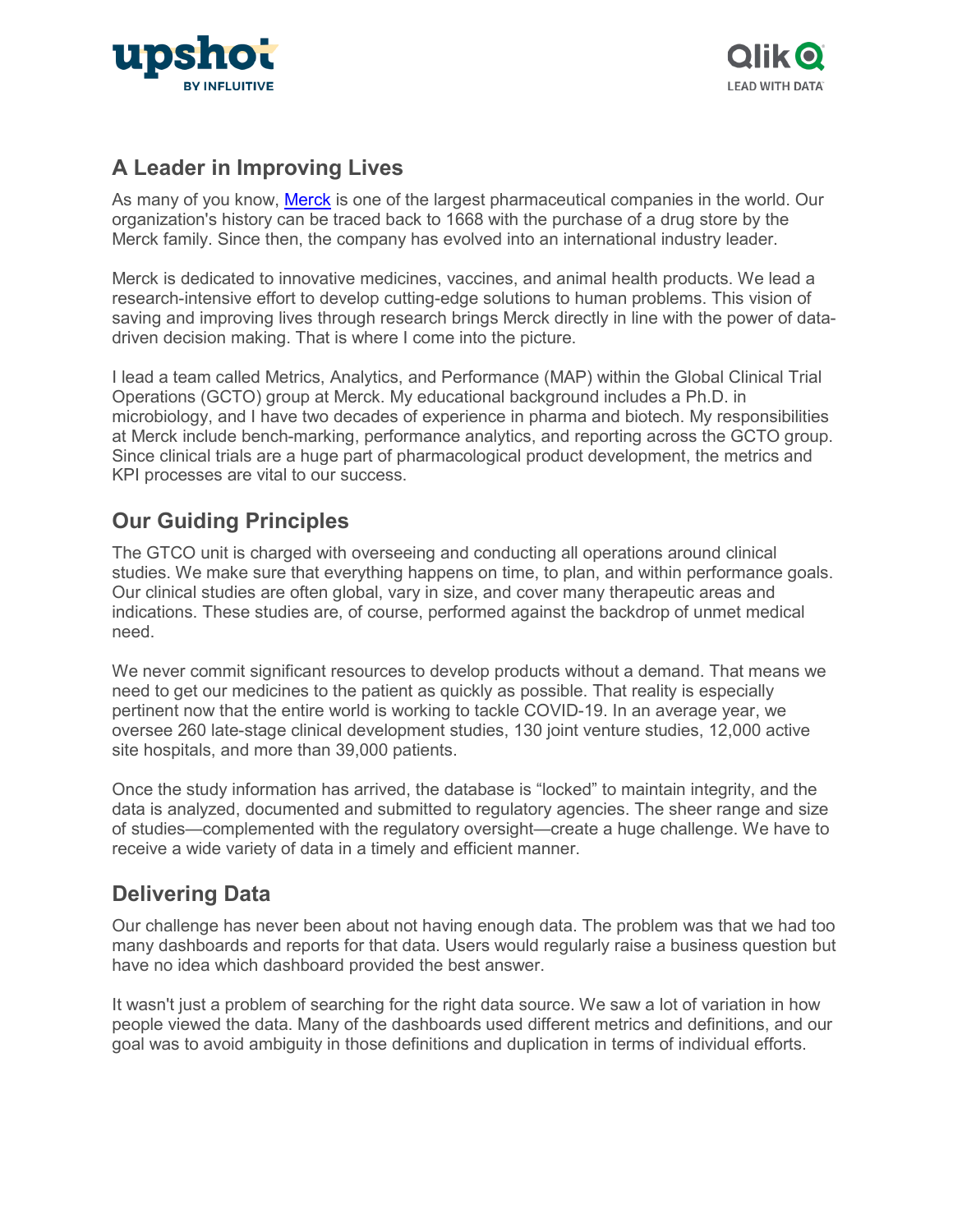



*The only thing more frustrating than not having any data to power your decisions is being handed a pile of data that can't help you decide.*

**[SHARE IT](https://linkedin.com/shareArticle?url=http%3A%2F%2Fupshotstories.com%2Fstories%2F735%3Futm_source%3Dpost%26utm_medium%3Dlinkedin2%26utm_campaign%3Dpost735&mini=true&title=The%20only%20thing%20more%20frustrating%20than%20not%20having%20any%20data%20to%20power%20your%20decisions%20is%20being%20handed%20a%20pile%20of%20data%20that%20can%E2%80%99t%20help%20you%20decide.%20%20%20%20%20%20&summary=Implementing%20Qlik%20Sense%20to%20Support%20Global%20Clinical%20Trial%20Operations%20at%20Merck) [TWEET IT](https://twitter.com/intent/tweet?text=The%20only%20thing%20more%20frustrating%20than%20not%20having%20any%20data%20to%20power%20your%20decisions%20is%20being%20handed%20a%20pile%20of%20data%20that%20can%E2%80%99t%20help%20you%20decide.%20http%3A%2F%2Fupshotstories.com%2Fstories%2F735%3Futm_source%3Dpost%26utm_medium%3Dtweet2%26utm_campaign%3Dpost735)**

Add the ongoing problems with usability and performance issues, and suddenly mountains of data become nearly useless. The only thing more frustrating than not having any data to power your decisions is being handed a pile of data that still can't help you decide.

Given the importance of bringing our products to the bedside in a timely manner, we had to find a way to monitor our portfolio, studies, and processes effectively. That's when we found **Qlik.** 

**Introducing MAP View and NPrinting**

In June 2019, we created a strategy that would take privacy into account, yet provided the user with the information necessary to carry out their roles. Since this was our first experience with Qlik, we started with two smaller apps in September for around 100 users each. The first app was Portfolio, which provided an overview of our active studies, sites, and subjects. Global, the second app, was a snapshot of our global footprint and how it has evolved over time.

A few months later in January 2020, we accomplished our next milestone of rolling out [Qlik](https://www.qlik.com/us/products/nprinting)  [NPrinting.](https://www.qlik.com/us/products/nprinting) NPrinting is an unparalleled tool that we now use to generate on-demand data reports based on specific criteria. While the earlier apps were important steps, NPrinting was really our first attempt at providing the data access solution Merck needed.

We are immensely impressed with the performance and usability of NPrinting. One of our main methods of using the platform is our Site Health Check. We work with a number of partners to monitor our clinical sites around the world. We're providing these sites with information that tracks their progress and performance across several aspects of the clinical trial.

A recent survey indicated that 76% of the sites did not receive feedback regarding the study performance. As a result, we are developing the Site Health Check to provide truly ongoing feedback based on a set of performance metrics. Our Clinical Research Associates (CRAs), will deliver the Site Health Check report to the sites, and use the mobile app when necessary for detailed information or insight.

Making this process continuous will lead to more productive discussions with site staff regarding metrics and performance. Finally, including the Qlik mobile app means the CRA and site staff can examine the data in depth outside the office.

We now have 13 apps up and running. We are still adding/modifying apps as needed and have a user base of approximately 2k users around the world and growing.

### **The COVID-19 Case for Qlik Sense**

Considering world events, identifying a vaccine to prevent or treat a COVID-19 infection was of utmost importance from a development standpoint. We adopted a "no patients left behind" approach to our clinical trials and are incredibly happy with the power Qlik Sense provides as we attempt to grasp the speed of the pandemic.